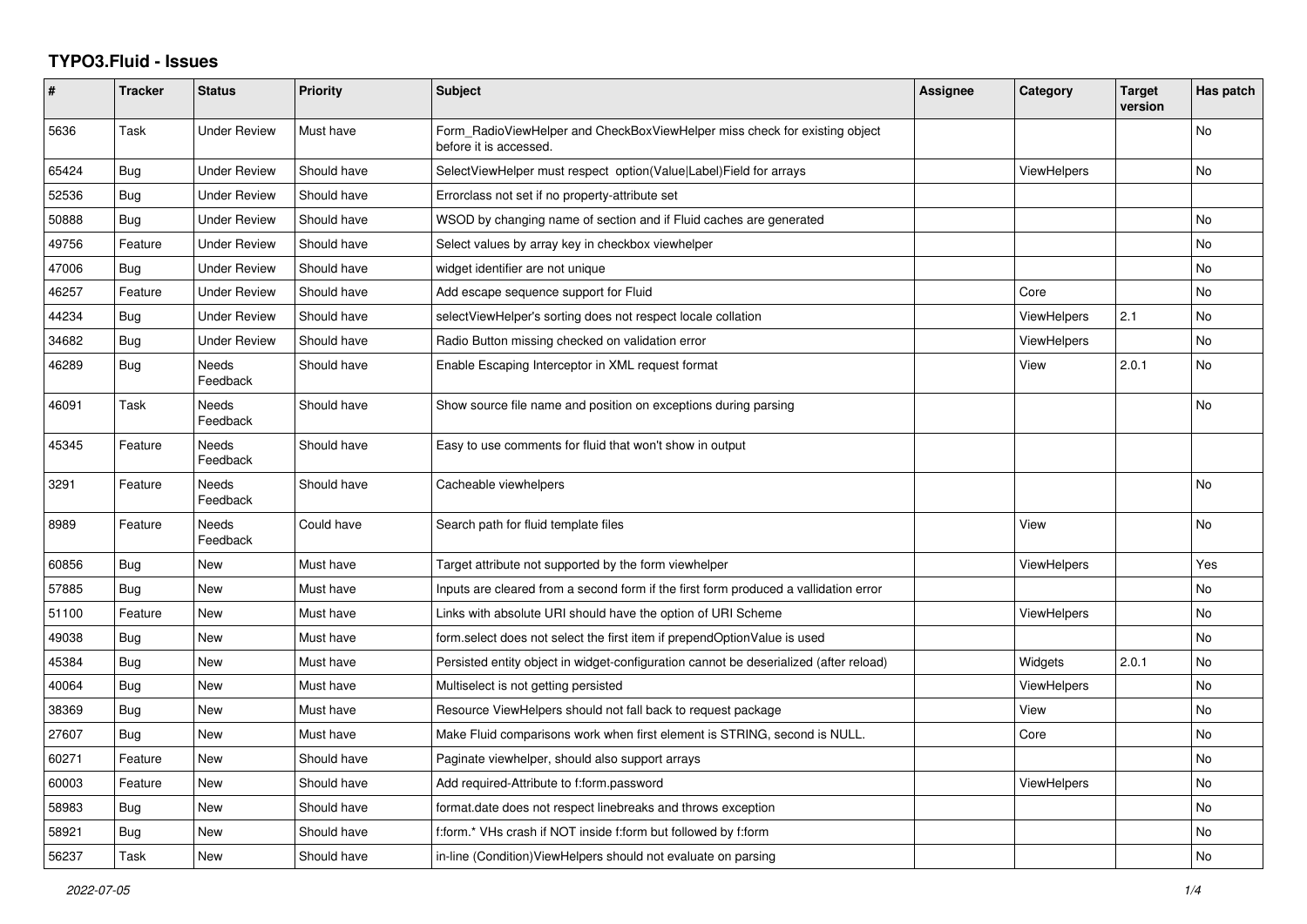| $\vert$ # | <b>Tracker</b> | <b>Status</b> | <b>Priority</b> | Subject                                                                                                     | Assignee | Category           | <b>Target</b><br>version | Has patch |
|-----------|----------------|---------------|-----------------|-------------------------------------------------------------------------------------------------------------|----------|--------------------|--------------------------|-----------|
| 54284     | Bug            | New           | Should have     | Default Option for Switch/Case VH                                                                           |          | ViewHelpers        |                          | <b>No</b> |
| 52591     | Bug            | New           | Should have     | The Pagination Widget broken for joined objects                                                             |          |                    |                          | No        |
| 52419     | Bug            | New           | Should have     | Wrong PHPDocs notation for default value inline f:translate viewhelper                                      |          |                    | 2.0                      | No        |
| 51277     | Feature        | New           | Should have     | ViewHelper context should be aware of actual file occurrence                                                |          |                    |                          | <b>No</b> |
| 49600     | Bug            | New           | Should have     | f:form tag shown as a HTML on frontend                                                                      |          | ViewHelpers        |                          | No        |
| 47669     | Task           | New           | Should have     | FormViewHelper does not define the default request method                                                   |          |                    |                          | No        |
| 46545     | Feature        | <b>New</b>    | Should have     | Better support for arrays in options of SelectViewHelper                                                    |          |                    |                          | <b>No</b> |
| 45394     | Task           | New           | Should have     | Forwardport Unit test for standalone view                                                                   |          | View               |                          | No        |
| 45153     | Feature        | New           | Should have     | be menus action Menultem - Detection of the current select option is insufficient                           |          |                    |                          | <b>No</b> |
| 43072     | Task           | New           | Should have     | Remove TOKENS for adding templates fallback in Backporter                                                   |          | View               |                          | No        |
| 43071     | Task           | New           | Should have     | Remove TOKENS for adding fallback teplates in B                                                             |          |                    |                          | <b>No</b> |
| 42743     | Task           | New           | Should have     | Remove inline style for hidden form fields                                                                  |          |                    |                          | <b>No</b> |
| 42397     | Feature        | New           | Should have     | Missing viewhelper for general links                                                                        |          |                    |                          | No        |
| 40081     | Feature        | New           | Should have     | Allow assigned variables as keys in arrays                                                                  |          |                    |                          | No        |
| 39990     | Bug            | New           | Should have     | Same form twice in one template: hidden fields for empty values are only rendered<br>once                   |          | Core               |                          | No        |
| 39936     | Feature        | New           | Should have     | registerTagAttribute should handle default values                                                           |          | <b>ViewHelpers</b> |                          | No        |
| 38130     | Feature        | New           | Should have     | Checkboxes and multiple select fields should have an assignable default value                               |          |                    |                          | No        |
| 37619     | Bug            | New           | Should have     | Fatal Error when using variable in name attribute of Section ViewHelper                                     |          | <b>ViewHelpers</b> |                          | No        |
| 36655     | Bug            | <b>New</b>    | Should have     | <b>Pagination Links</b>                                                                                     |          | Widgets            |                          | No        |
| 36410     | Feature        | New           | Should have     | Allow templates to send arguments back to layout                                                            |          | ViewHelpers        |                          | No        |
| 33215     | Feature        | <b>New</b>    | Should have     | RFC: Dynamic values in ObjectAccess paths                                                                   |          |                    |                          | No        |
| 32035     | Task           | New           | Should have     | Improve fluid error messages                                                                                |          | Core               |                          | Yes       |
| 31955     | Feature        | New           | Should have     | f:uri.widget                                                                                                |          | Widgets            |                          | <b>No</b> |
| 30937     | <b>Bug</b>     | New           | Should have     | CropViewHelper stringToTruncate can't be supplied so it can't be easily extended                            |          | ViewHelpers        |                          | Yes       |
| 28554     | Bug            | New           | Should have     | (v4) implement feature flag to disable caching                                                              |          |                    |                          | <b>No</b> |
| 28553     | Bug            | New           | Should have     | improve XHProf test setup                                                                                   |          |                    |                          | No        |
| 28552     | Bug            | New           | Should have     | (v5) write ViewHelper test for compiled run; adjust functional test to do two passes<br>(uncached & cached) |          |                    |                          | No        |
| 28550     | Bug            | New           | Should have     | (v4) make widgets cacheable, i.e. not implement childnodeaccess interface                                   |          |                    |                          | <b>No</b> |
| 28549     | Bug            | New           | Should have     | make widgets cacheable, i.e. not implement childnodeaccess interface                                        |          |                    |                          | <b>No</b> |
| 13045     | Bug            | New           | Should have     | Entity decode of strings are different between if-conditions and output of variable                         |          |                    |                          |           |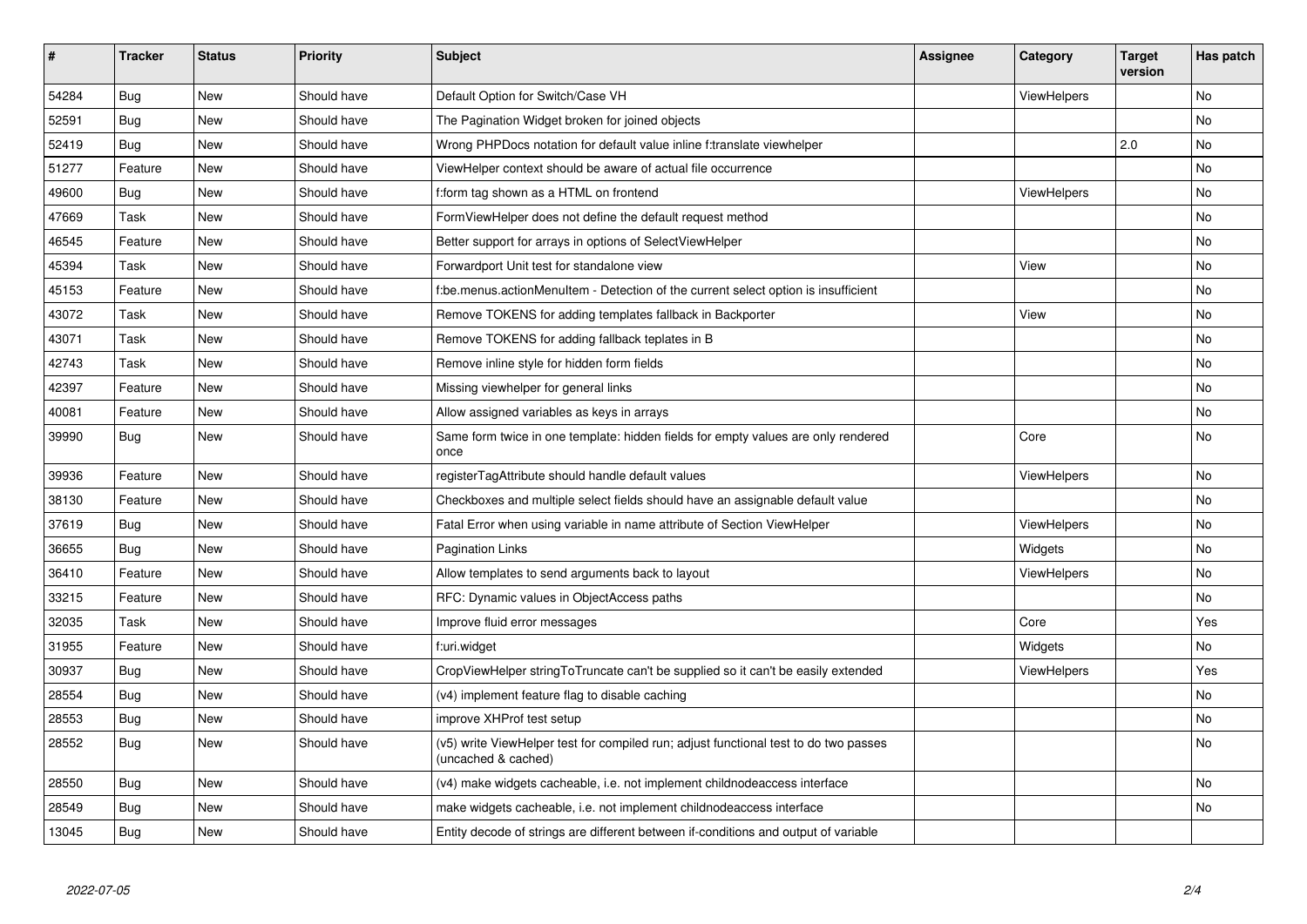| #     | <b>Tracker</b> | <b>Status</b>       | <b>Priority</b>      | <b>Subject</b>                                                                                         | Assignee                    | Category           | <b>Target</b><br>version | Has patch |
|-------|----------------|---------------------|----------------------|--------------------------------------------------------------------------------------------------------|-----------------------------|--------------------|--------------------------|-----------|
| 10911 | Task           | New                 | Should have          | Tx_Fluid_ViewHelpers_Form_AbstractFormViewHelper->renderHiddenIdentityField<br>should be more reliable |                             | <b>ViewHelpers</b> |                          | No        |
| 9950  | Task           | New                 | Should have          | Binding to nested arrays impossible for form-elements                                                  |                             | <b>ViewHelpers</b> |                          |           |
| 9514  | Feature        | <b>New</b>          | Should have          | Support explicit Array Arguments for ViewHelpers                                                       |                             |                    |                          |           |
| 8648  | Bug            | New                 | Should have          | format.crop ViewHelper should support all features of the crop stdWrap function                        |                             | ViewHelpers        |                          | No        |
| 4704  | Feature        | New                 | Should have          | Improve parsing exception messages                                                                     |                             | Core               |                          |           |
| 3481  | Bug            | New                 | Should have          | Use ViewHelperVariableContainer in PostParseFacet                                                      |                             | Core               |                          | No        |
| 62346 | Feature        | New                 | Could have           | f:comment should have high precende                                                                    |                             | Core               | 3.x                      | No        |
| 60181 | Feature        | New                 | Could have           | Caching mechanism for Fluid Views/Templates                                                            |                             | View               |                          | No        |
| 48355 | Feature        | New                 | Could have           | Assign output of viewhelper to template variable for further processing.                               |                             |                    |                          |           |
| 36559 | Feature        | New                 | Could have           | New widget progress bar                                                                                |                             |                    |                          | Yes       |
| 34309 | Task           | New                 | Could have           | Unknown ViewHelpers cause exception - should be handled more graceful                                  |                             | ViewHelpers        |                          | No        |
| 30555 | Feature        | New                 | Could have           | Make TagBuilder more extensible                                                                        |                             | Core               |                          | No        |
| 10472 | Feature        | New                 | Could have           | Fluid Standalone distribution                                                                          |                             | Core               |                          | No        |
| 7608  | Feature        | New                 | Could have           | Configurable shorthand/object accessor delimiters                                                      |                             | Core               |                          | Yes       |
| 1907  | Feature        | New                 | Could have           | Default values for view helpers based on context                                                       |                             | Core               |                          |           |
| 26664 | Task           | <b>New</b>          | Won't have this time | Clean up Form ViewHelpers                                                                              |                             | <b>ViewHelpers</b> |                          | No.       |
| 26658 | Task           | <b>New</b>          | Won't have this time | Make Form ViewHelpers consistent                                                                       |                             | <b>ViewHelpers</b> |                          | No        |
| 51239 | Bug            | <b>Under Review</b> | Must have            | AbstractViewHelper use incorrect method signature for "\$this->systemLogger->log()"                    | Adrian Föder                | Core               |                          | Yes       |
| 54195 | Task           | New                 | Should have          | Rename and move FormViewHelper's errorClass value, currently 'f3-form-error'                           | Adrian Föder                | <b>ViewHelpers</b> |                          | No        |
| 59057 | <b>Bug</b>     | <b>Under Review</b> | Must have            | Hidden empty value fields shoud be disabled when related field is disabled                             | <b>Bastian</b><br>Waidelich | <b>ViewHelpers</b> |                          | No        |
| 53806 | Bug            | <b>Under Review</b> | Should have          | Paginate widget maximumNumberOfLinks rendering wrong number of links                                   | Bastian<br>Waidelich        | Widgets            |                          | No.       |
| 58862 | Bug            | Needs<br>Feedback   | Should have          | FormViewHelper doesn't accept NULL as value for \$arguments                                            | <b>Bastian</b><br>Waidelich | <b>ViewHelpers</b> |                          | Yes       |
| 55008 | <b>Bug</b>     | <b>Under Review</b> | Should have          | Interceptors should be used in Partials                                                                | Christian Müller            |                    |                          | No.       |
| 33628 | Bug            | Needs<br>Feedback   | Must have            | Multicheckboxes (multiselect) for Collections don't work                                               | Christian Müller            | ViewHelpers        |                          | No        |
| 3725  | Feature        | <b>New</b>          | Could have           | <b>CSS Engine</b>                                                                                      | Christian Müller            | <b>ViewHelpers</b> |                          | No.       |
| 37095 | Feature        | New                 | Should have          | It should be possible to set a different template on a Fluid TemplateView inside an<br>action          | Christopher<br>Hlubek       |                    |                          | No        |
| 43346 | Feature        | <b>Under Review</b> | Should have          | Allow property mapping configuration via template                                                      | Karsten<br>Dambekalns       | ViewHelpers        | 2.1                      | No        |